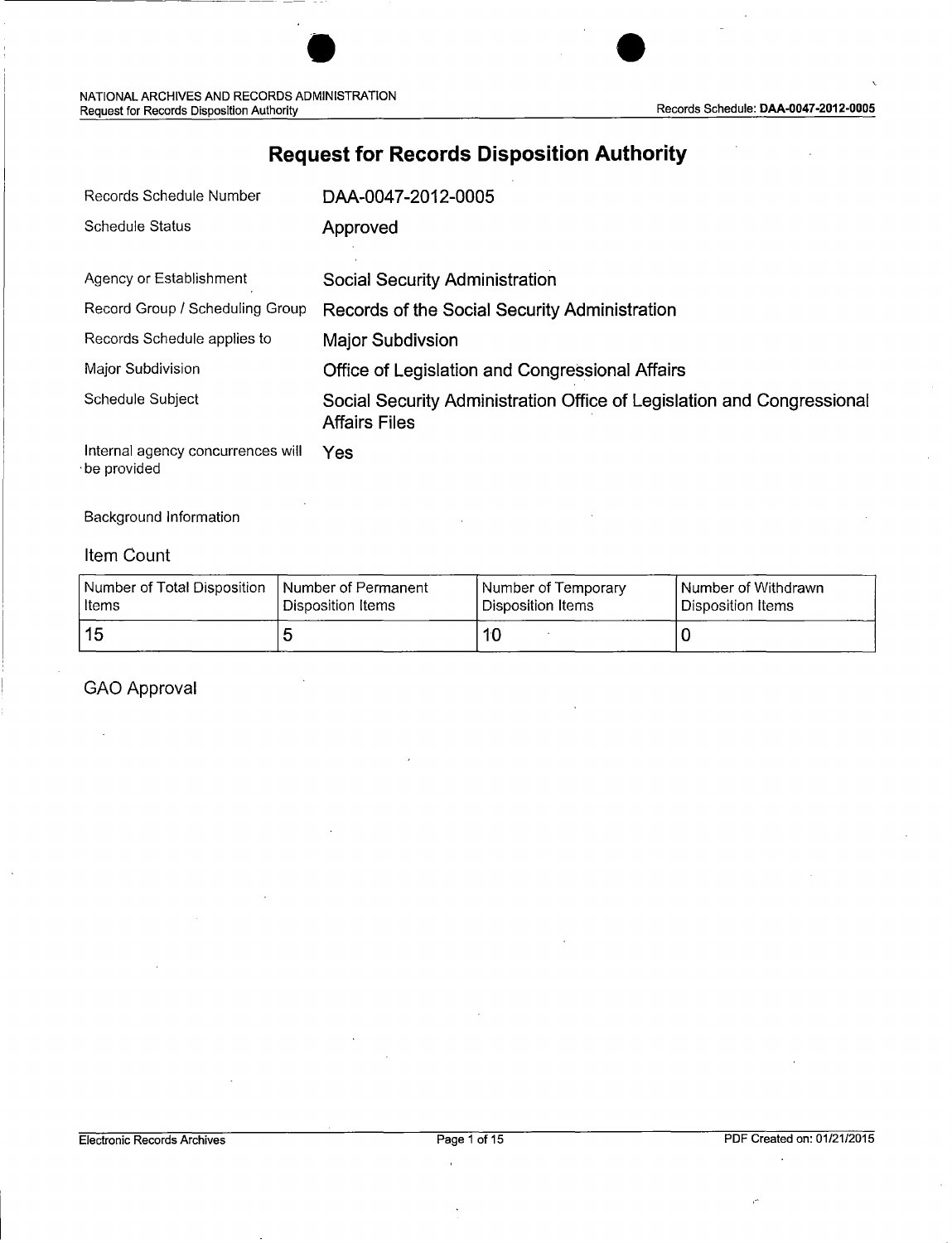## Outline of Records Schedule Items for DAA-0047-2012-0005

| Sequence Number |                                                                                                                                                                                                                                                               |
|-----------------|---------------------------------------------------------------------------------------------------------------------------------------------------------------------------------------------------------------------------------------------------------------|
| 1               | Office of Legislation and Congressional Affairs Records                                                                                                                                                                                                       |
| 1.1             | Program Staff Correspondence Files<br>Disposition Authority Number: DAA-0047-2012-0005-0001                                                                                                                                                                   |
| 1.2             | Correspondence, Casework, and Member Visit Control Logs<br>Disposition Authority Number: DAA-0047-2012-0005-0002                                                                                                                                              |
| 1.3             | Legislative Referral Memoranda (LRM)<br>Disposition Authority Number: DAA-0047-2012-0005-0003                                                                                                                                                                 |
| 1.4             | Program Analysis (PA) Files (or Equivalent)<br>Disposition Authority Number: DAA-0047-2012-0005-0004                                                                                                                                                          |
| 1.5             | <b>Staff Working Files</b><br>Disposition Authority Number: DAA-0047-2012-0005-0005                                                                                                                                                                           |
| 1.6             | Legislative Language Files - Legislative Packages Approved by Agency Head<br>Disposition Authority Number: DAA-0047-2012-0005-0006                                                                                                                            |
| 1.7             | Legislative Language Files - Legislative Proposals Pending Approval by Agency<br>Head<br>Disposition Authority Number: DAA-0047-2012-0005-0007                                                                                                                |
| 1.8             | Descriptions of Legislation - Legislative Bulletins<br>Disposition Authority Number: DAA-0047-2012-0005-0008                                                                                                                                                  |
| 1.9             | Descriptions of Legislation - Files relating to Social Security bills in Congress<br>Disposition Authority Number: DAA-0047-2012-0005-0009                                                                                                                    |
| 1.10            | Description of Legislation - Files relating to Social Security proposals under cons<br>ideration by Congress but not introduced, including any analyses, cost estimates<br>, and technical comments.<br>Disposition Authority Number: DAA-0047-2012-0005-0010 |
| 1.11            | Descriptions of Legislation - Historical collections relating to Social Security bills<br>passed by Congress and enacted into law.<br>Disposition Authority Number: DAA-0047-2012-0005-0011                                                                   |
| 1.12            | Testimony<br>Disposition Authority Number: DAA-0047-2012-0005-0012                                                                                                                                                                                            |
| 1.13            | Hearings Preparation Materials (including background books)<br>Disposition Authority Number: DAA-0047-2012-0005-0013                                                                                                                                          |
| 1.14            | Transcripts<br>Disposition Authority Number: DAA-0047-2012-0005-0014                                                                                                                                                                                          |
| 1.15            | Questions for the Record<br>Disposition Authority Number: DAA-0047-2012-0005-0015                                                                                                                                                                             |

ć,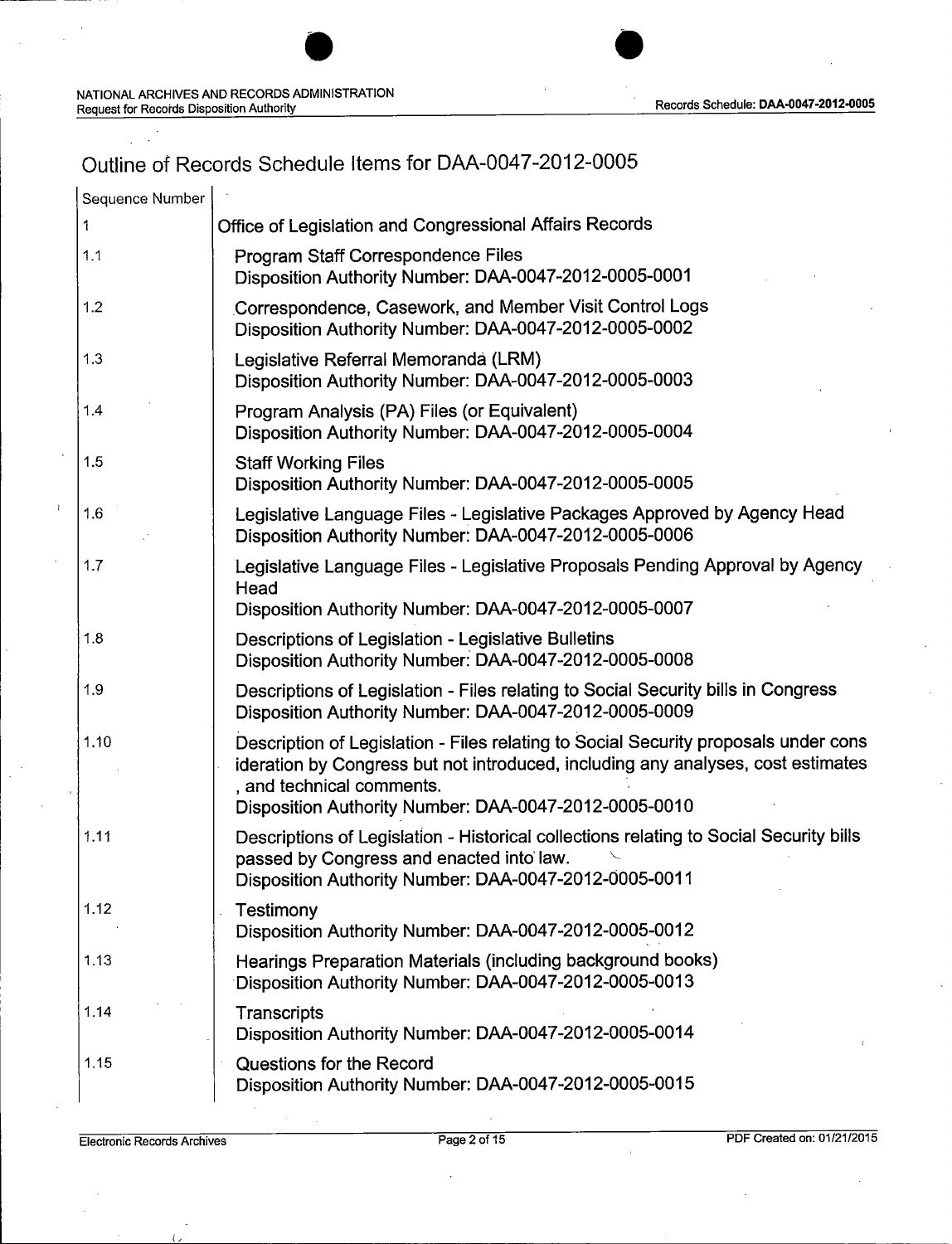### Records Schedule Items

| Sequence Number |                                                                                                                                     |                                                                                                                                                                                                                                                                                                                                                         |
|-----------------|-------------------------------------------------------------------------------------------------------------------------------------|---------------------------------------------------------------------------------------------------------------------------------------------------------------------------------------------------------------------------------------------------------------------------------------------------------------------------------------------------------|
| 1               | Office of Legislation and Congressional Affairs Records<br>records.                                                                 | This schedule provides authoritative instructions for the disposition or retention and<br>legal transfer to NARA, of agency information located in the Office of Legislation<br>and Congressional Affairs (OLCA), regardless of media. It grants authority for the<br>disposition or permanent retention and legal transfer of existing and future OLCA |
| 1.1             | Program Staff Correspondence Files                                                                                                  |                                                                                                                                                                                                                                                                                                                                                         |
|                 | <b>Disposition Authority Number</b>                                                                                                 | DAA-0047-2012-0005-0001                                                                                                                                                                                                                                                                                                                                 |
|                 | of incoming material, comments, drafts, etc.)                                                                                       | Records of outgoing correspondence and associated background material (copies                                                                                                                                                                                                                                                                           |
|                 | <b>Final Disposition</b>                                                                                                            | Temporary                                                                                                                                                                                                                                                                                                                                               |
|                 | Item Status                                                                                                                         | Active                                                                                                                                                                                                                                                                                                                                                  |
|                 | Is this item media neutral?                                                                                                         | Yes                                                                                                                                                                                                                                                                                                                                                     |
|                 | Do any of the records covered<br>by this item currently exist in<br>electronic format(s) other than e-<br>mail and word processing? | Yes                                                                                                                                                                                                                                                                                                                                                     |
|                 | Do any of the records covered<br>by this item exist as structured<br>electronic data?                                               | ٦<br>No                                                                                                                                                                                                                                                                                                                                                 |
|                 | GRS or Superseded Authority<br>Citation                                                                                             | NC-047-76-009/A.1<br>NC-047-76-009/A.2                                                                                                                                                                                                                                                                                                                  |
|                 | <b>Disposition Instruction</b>                                                                                                      |                                                                                                                                                                                                                                                                                                                                                         |
|                 | Cutoff Instruction                                                                                                                  | End of the calendar year                                                                                                                                                                                                                                                                                                                                |
|                 | <b>Retention Period</b>                                                                                                             | Review files annually and destroy material that does<br>not have continuing relevance. Retain for a maximum<br>of 30 years after cutoff.                                                                                                                                                                                                                |
|                 | <b>Additional Information</b>                                                                                                       |                                                                                                                                                                                                                                                                                                                                                         |
|                 | GAO Approval                                                                                                                        | <b>Not Required</b>                                                                                                                                                                                                                                                                                                                                     |
| 1.2             |                                                                                                                                     | Correspondence, Casework, and Member Visit Control Logs                                                                                                                                                                                                                                                                                                 |
|                 | <b>Disposition Authority Number</b>                                                                                                 | DAA-0047-2012-0005-0002                                                                                                                                                                                                                                                                                                                                 |
|                 |                                                                                                                                     | Logs reflecting the assignment and disposition of incoming controlled<br>correspondence and casework. Logs also may reflect date and time of visits of<br>SSA staff to offices of Members of Congress and/or congressional staff.                                                                                                                       |

 $L_{\rm L}$  , and the contract of the contract of the contract of the contract of the contract of the contract of the contract of the contract of the contract of the contract of the contract of the contract of the contract o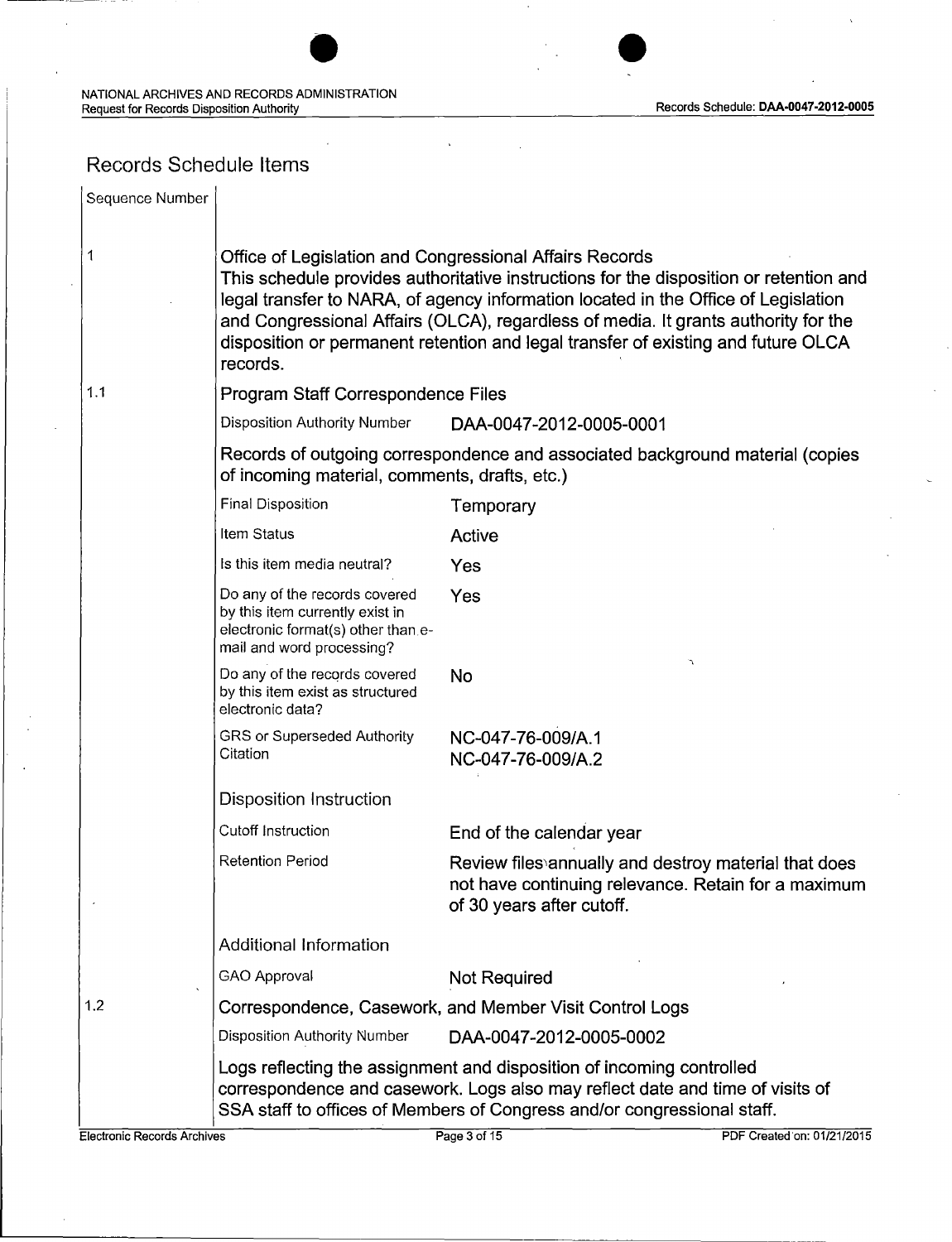| <b>Final Disposition</b>                                                                                                            | Temporary                                                                                                                                                                                                                                     |
|-------------------------------------------------------------------------------------------------------------------------------------|-----------------------------------------------------------------------------------------------------------------------------------------------------------------------------------------------------------------------------------------------|
| Item Status                                                                                                                         | Active                                                                                                                                                                                                                                        |
| Is this item media neutral?                                                                                                         | Yes                                                                                                                                                                                                                                           |
| Do any of the records covered<br>by this item currently exist in<br>electronic format(s) other than e-<br>mail and word processing? | Yes                                                                                                                                                                                                                                           |
| Do any of the records covered<br>by this item exist as structured<br>electronic data?                                               | No                                                                                                                                                                                                                                            |
| GRS or Superseded Authority<br>Citation                                                                                             | NC-047-76-009/B                                                                                                                                                                                                                               |
| <b>Disposition Instruction</b>                                                                                                      |                                                                                                                                                                                                                                               |
| <b>Cutoff Instruction</b>                                                                                                           | End of the fiscal year                                                                                                                                                                                                                        |
| <b>Retention Period</b>                                                                                                             | Retain for a maximum of two years after cutoff.                                                                                                                                                                                               |
| <b>Additional Information</b>                                                                                                       |                                                                                                                                                                                                                                               |
| GAO Approval                                                                                                                        | <b>Not Required</b>                                                                                                                                                                                                                           |
| Legislative Referral Memoranda (LRM)                                                                                                |                                                                                                                                                                                                                                               |
| <b>Disposition Authority Number</b>                                                                                                 | DAA-0047-2012-0005-0003                                                                                                                                                                                                                       |
| to its submission to Congress.                                                                                                      | Agency responses to OMB requests for agency views in accordance with OMB<br>Circular A-19. LRMs originate from the Office of Management and Budget (OMB)<br>and are used to coordinate the interagency review and clearance of material prior |
| Final Disposition                                                                                                                   | Temporary                                                                                                                                                                                                                                     |
| Item Status                                                                                                                         | <b>Active</b>                                                                                                                                                                                                                                 |
| Is this item media neutral?                                                                                                         | Yes                                                                                                                                                                                                                                           |
| Do any of the records covered<br>by this item currently exist in<br>electronic format(s) other than e-<br>mail and word processing? | Yes                                                                                                                                                                                                                                           |
| Do any of the records covered<br>by this item exist as structured<br>electronic data?                                               | No                                                                                                                                                                                                                                            |
| <b>Disposition Instruction</b>                                                                                                      |                                                                                                                                                                                                                                               |
| Cutoff Instruction                                                                                                                  | End of the calendar year                                                                                                                                                                                                                      |
| <b>Retention Period</b>                                                                                                             | Review files annually and destroy material that does<br>not have continuing relevance. Retain for a maximum<br>of 30 years after cutoff.                                                                                                      |

1.3

 $\ddot{\phantom{a}}$ 

 $\ddot{\phantom{a}}$ 

 $\bar{\mathcal{E}}$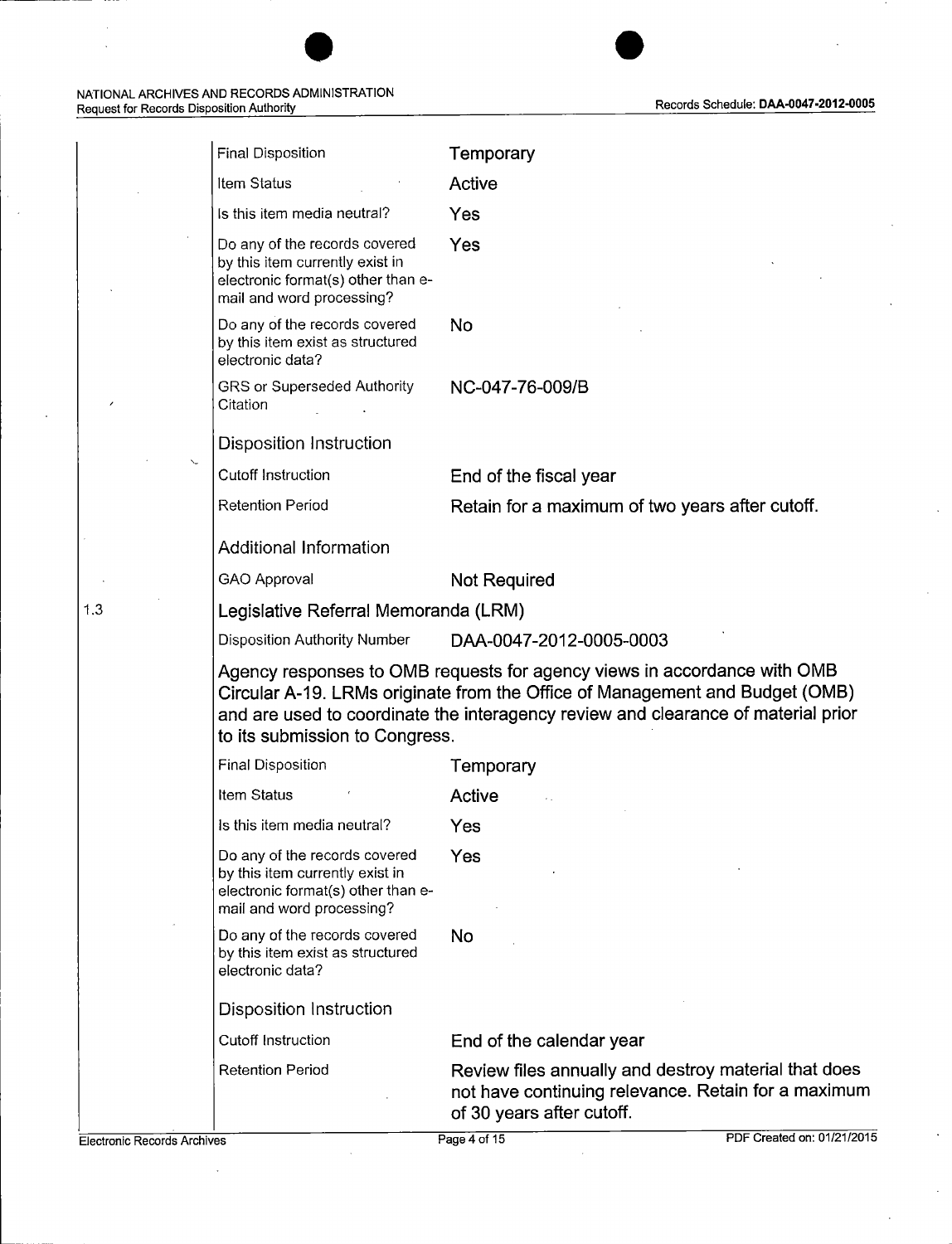1.4

| Additional Information                                                                                                              |                                                                                                                                                                                                                                                                                                                                                                                                                                                                                            |
|-------------------------------------------------------------------------------------------------------------------------------------|--------------------------------------------------------------------------------------------------------------------------------------------------------------------------------------------------------------------------------------------------------------------------------------------------------------------------------------------------------------------------------------------------------------------------------------------------------------------------------------------|
| GAO Approval.                                                                                                                       | Not Required                                                                                                                                                                                                                                                                                                                                                                                                                                                                               |
| Program Analysis (PA) Files (or Equivalent)                                                                                         |                                                                                                                                                                                                                                                                                                                                                                                                                                                                                            |
| <b>Disposition Authority Number</b>                                                                                                 | DAA-0047-2012-0005-0004                                                                                                                                                                                                                                                                                                                                                                                                                                                                    |
| data.                                                                                                                               | Files covering the ongoing review and analysis of the effectiveness of present<br>Social Security programs and in planning ways and means for improving<br>those programs. The files are retained by subject matter category and include<br>copies of memorandums and bill reports, position papers, fact sheets, studies,<br>plans, proposals and comments. The files also include Congressional Member<br>information and documentation on Social Security positions and program-related |
| Final Disposition                                                                                                                   | Temporary                                                                                                                                                                                                                                                                                                                                                                                                                                                                                  |
| Item Status                                                                                                                         | Active                                                                                                                                                                                                                                                                                                                                                                                                                                                                                     |
| Is this item media neutral?                                                                                                         | Yes                                                                                                                                                                                                                                                                                                                                                                                                                                                                                        |
| Do any of the records covered<br>by this item currently exist in<br>electronic format(s) other than e-<br>mail and word processing? | Yes                                                                                                                                                                                                                                                                                                                                                                                                                                                                                        |
| Do any of the records covered<br>by this item exist as structured<br>electronic data?                                               | <b>No</b>                                                                                                                                                                                                                                                                                                                                                                                                                                                                                  |
| GRS or Superseded Authority<br>Citation                                                                                             | NC-047-76-009/C<br>NC-047-76-009/I.2<br>NC-047-76-009/J                                                                                                                                                                                                                                                                                                                                                                                                                                    |
| Disposition Instruction                                                                                                             |                                                                                                                                                                                                                                                                                                                                                                                                                                                                                            |
| Cutoff Instruction                                                                                                                  | End of the calendar year                                                                                                                                                                                                                                                                                                                                                                                                                                                                   |
| <b>Retention Period</b>                                                                                                             | Review files annually and destroy material that does<br>not have continuing relevance. Retain for a maximum<br>of 30 years after cutoff.                                                                                                                                                                                                                                                                                                                                                   |
| <b>Additional Information</b>                                                                                                       |                                                                                                                                                                                                                                                                                                                                                                                                                                                                                            |
| GAO Approval                                                                                                                        | Not Required                                                                                                                                                                                                                                                                                                                                                                                                                                                                               |
| <b>Staff Working Files</b>                                                                                                          |                                                                                                                                                                                                                                                                                                                                                                                                                                                                                            |
| <b>Disposition Authority Number</b>                                                                                                 | DAA-0047-2012-0005-0005                                                                                                                                                                                                                                                                                                                                                                                                                                                                    |
|                                                                                                                                     | Records considered non-essential working documents or protocols that support the<br>work of the office, and maintained primarily for staff members' reference.                                                                                                                                                                                                                                                                                                                             |
| Final Disposition                                                                                                                   | Temporary                                                                                                                                                                                                                                                                                                                                                                                                                                                                                  |
| Item Status                                                                                                                         | <b>Active</b>                                                                                                                                                                                                                                                                                                                                                                                                                                                                              |

1.5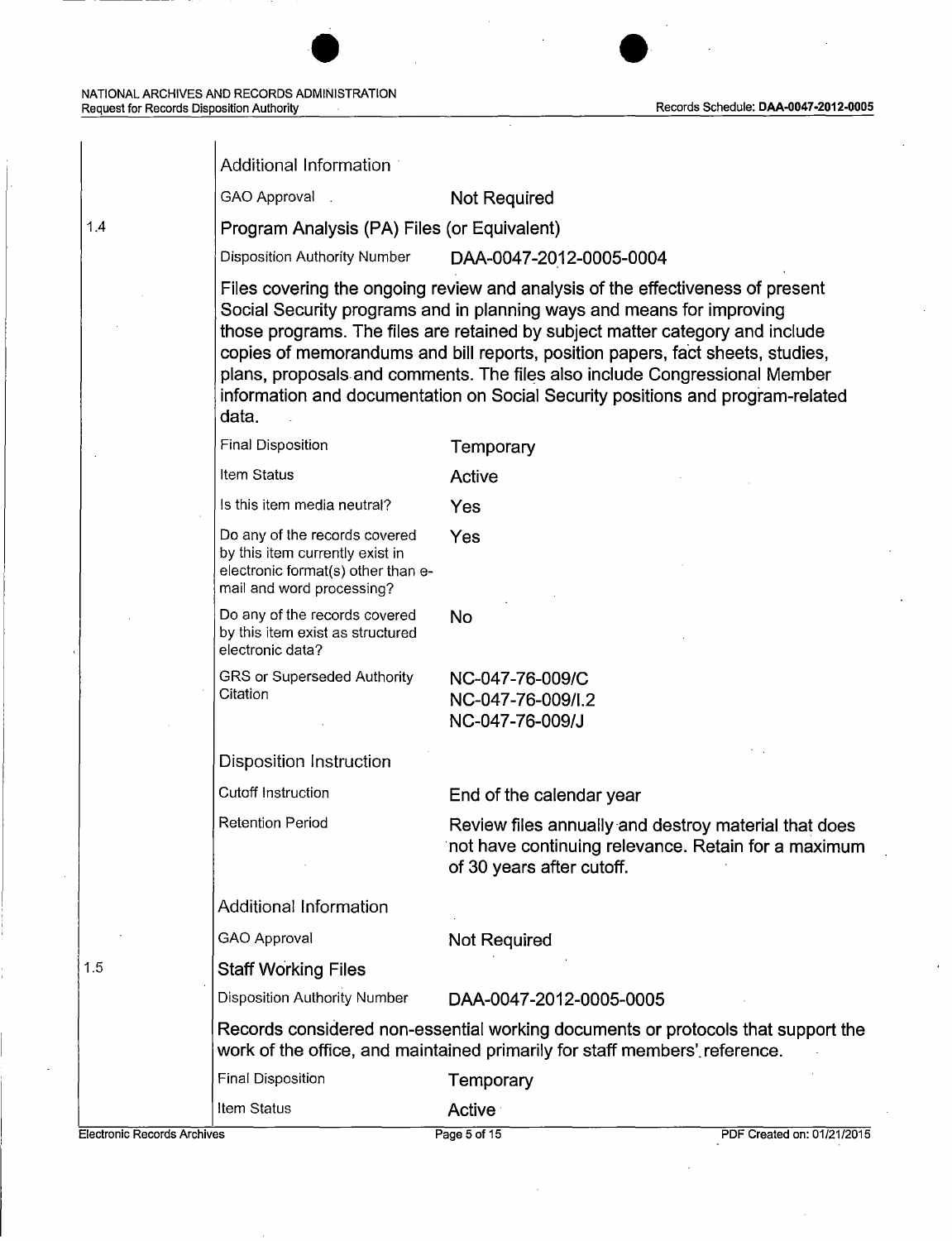i.

| <b>Electronic Records Archives</b> | Accessioning                                                                                                                        | PDF Created on: 01/21/2015<br>Page 6 of 15                                                                                                                                                                                                                                                                                     |
|------------------------------------|-------------------------------------------------------------------------------------------------------------------------------------|--------------------------------------------------------------------------------------------------------------------------------------------------------------------------------------------------------------------------------------------------------------------------------------------------------------------------------|
|                                    | <b>Transfer Electronic Records to</b><br>the National Archives for Pre-                                                             | Transfer electronic records to the National Archives<br>for pre-accessioning 5 year(s) after cutoff                                                                                                                                                                                                                            |
|                                    | <b>Cutoff Instruction</b>                                                                                                           | End of the fiscal year                                                                                                                                                                                                                                                                                                         |
|                                    | <b>Disposition Instruction</b>                                                                                                      |                                                                                                                                                                                                                                                                                                                                |
|                                    | Do any of the records covered<br>by this item exist as structured<br>electronic data?                                               | No                                                                                                                                                                                                                                                                                                                             |
|                                    | electronic format(s) other than e-<br>mail and word processing?                                                                     |                                                                                                                                                                                                                                                                                                                                |
|                                    | Do any of the records covered<br>by this item currently exist in                                                                    | Yes                                                                                                                                                                                                                                                                                                                            |
|                                    | Is this item media neutral?                                                                                                         | Yes                                                                                                                                                                                                                                                                                                                            |
|                                    | Item Status                                                                                                                         | Active                                                                                                                                                                                                                                                                                                                         |
|                                    | <b>Final Disposition</b>                                                                                                            | Permanent                                                                                                                                                                                                                                                                                                                      |
|                                    | alternative proposals, and other information.                                                                                       | Proposals for changes in Social Security laws (and related material) as developed<br>by the Agency in accordance with OMB Circular A-19, approved by agency head<br>and transmitted to OMB and Congress for consideration. Documents may contain<br>proposed legislative language, provision summaries, supporting statements, |
|                                    | <b>Disposition Authority Number</b>                                                                                                 | DAA-0047-2012-0005-0006                                                                                                                                                                                                                                                                                                        |
| 1.6                                |                                                                                                                                     | Legislative Language Files - Legislative Packages Approved by Agency Head                                                                                                                                                                                                                                                      |
|                                    | GAO Approval                                                                                                                        | <b>Not Required</b>                                                                                                                                                                                                                                                                                                            |
|                                    | Additional Information                                                                                                              |                                                                                                                                                                                                                                                                                                                                |
|                                    | <b>Retention Period</b>                                                                                                             | Review files annually and destroy material that does<br>not have continuing relevance. Retain for a maximum<br>of 30 years after cutoff.                                                                                                                                                                                       |
|                                    | Cutoff Instruction                                                                                                                  | End of the calendar year                                                                                                                                                                                                                                                                                                       |
|                                    | Disposition Instruction                                                                                                             |                                                                                                                                                                                                                                                                                                                                |
|                                    | GRS or Superseded Authority<br>Citation                                                                                             | NC-047-76-009/D                                                                                                                                                                                                                                                                                                                |
|                                    | Do any of the records covered<br>by this item exist as structured<br>electronic data?                                               | <b>No</b>                                                                                                                                                                                                                                                                                                                      |
|                                    | Do any of the records covered<br>by this item currently exist in<br>electronic format(s) other than e-<br>mail and word processing? | Yes                                                                                                                                                                                                                                                                                                                            |
|                                    | Is this item media neutral?                                                                                                         | Yes                                                                                                                                                                                                                                                                                                                            |

 $\bar{\zeta}$ 

 $\bar{\rm b}$ 

 $\overline{\phantom{a}}$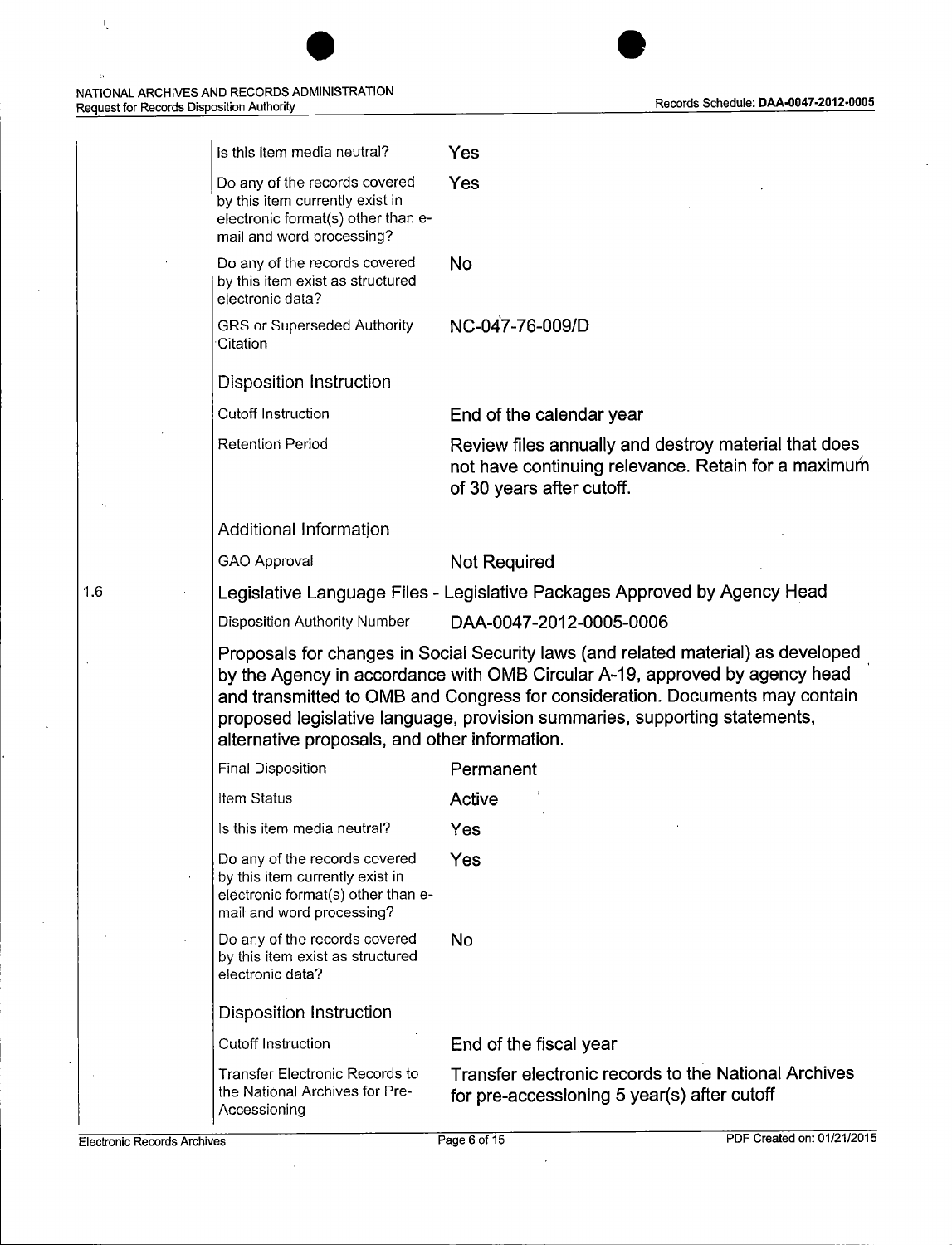J.

÷.

|     | Transfer to the National Archives<br>for Accessioning                                                                               | Transfer to the National Archives 30 year(s) after<br>cutoff                                                                                                                                                                                                                                                               |
|-----|-------------------------------------------------------------------------------------------------------------------------------------|----------------------------------------------------------------------------------------------------------------------------------------------------------------------------------------------------------------------------------------------------------------------------------------------------------------------------|
|     | <b>Additional Information</b>                                                                                                       |                                                                                                                                                                                                                                                                                                                            |
|     | What will be the date span of the<br>initial transfer of records to the<br>National Archives?                                       | Unknown<br>Unable to determine the date span of the initial<br>transfer of records to the National Archives.                                                                                                                                                                                                               |
|     | How frequently will your agency<br>transfer these records to the<br><b>National Archives?</b>                                       | Every 30 Years                                                                                                                                                                                                                                                                                                             |
| 1.7 | Head                                                                                                                                | Legislative Language Files - Legislative Proposals Pending Approval by Agency                                                                                                                                                                                                                                              |
|     | <b>Disposition Authority Number</b>                                                                                                 | DAA-0047-2012-0005-0007                                                                                                                                                                                                                                                                                                    |
|     |                                                                                                                                     | Proposals and related material for changes in Social Security laws as developed<br>by the agency in accordance with OMB Circular A-19. Documents may contain<br>proposed legislative language, supporting statements, alternative proposals and<br>other information. Clearance comments are also included in these files. |
|     | <b>Final Disposition</b>                                                                                                            | Temporary                                                                                                                                                                                                                                                                                                                  |
|     | Item Status                                                                                                                         | Active                                                                                                                                                                                                                                                                                                                     |
|     | Is this item media neutral?                                                                                                         | Yes                                                                                                                                                                                                                                                                                                                        |
|     | Do any of the records covered<br>by this item currently exist in<br>electronic format(s) other than e-<br>mail and word processing? | Yes                                                                                                                                                                                                                                                                                                                        |
|     | Do any of the records covered<br>by this item exist as structured<br>electronic data?                                               | No                                                                                                                                                                                                                                                                                                                         |
|     | <b>Disposition Instruction</b>                                                                                                      |                                                                                                                                                                                                                                                                                                                            |
|     | Cutoff Instruction                                                                                                                  | End of the fiscal year                                                                                                                                                                                                                                                                                                     |
|     | <b>Retention Period</b>                                                                                                             | Review files annually and destroy material that does<br>not have continuing relevance. Retain for a maximum                                                                                                                                                                                                                |
|     |                                                                                                                                     | of 30 years after cutoff.                                                                                                                                                                                                                                                                                                  |
|     | <b>Additional Information</b>                                                                                                       |                                                                                                                                                                                                                                                                                                                            |
|     | GAO Approval                                                                                                                        | <b>Not Required</b>                                                                                                                                                                                                                                                                                                        |
| 1.8 | Descriptions of Legislation - Legislative Bulletins                                                                                 |                                                                                                                                                                                                                                                                                                                            |
|     | <b>Disposition Authority Number</b>                                                                                                 | DAA-0047-2012-0005-0008                                                                                                                                                                                                                                                                                                    |
|     |                                                                                                                                     |                                                                                                                                                                                                                                                                                                                            |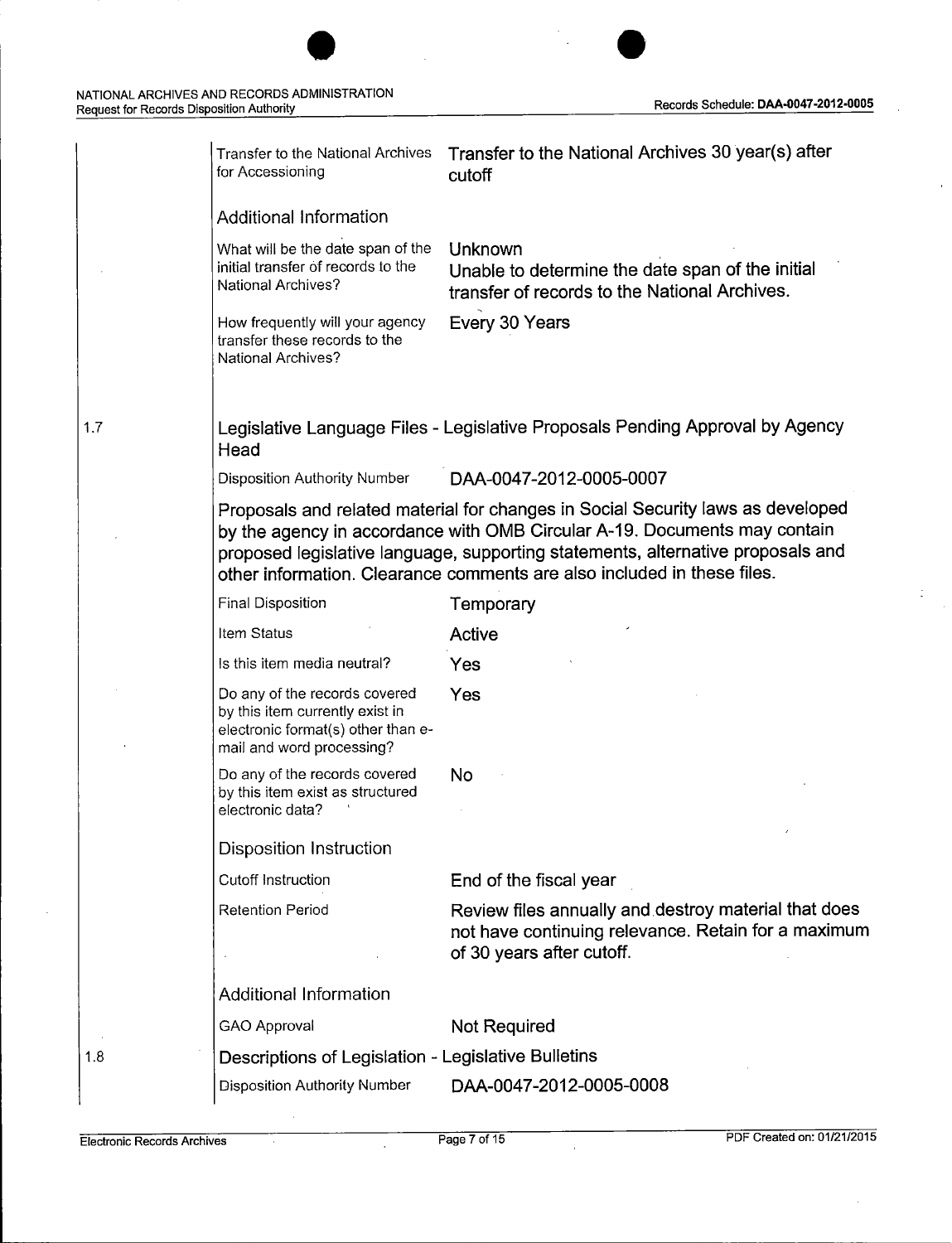Summaries of legislation affecting Social Security programs that have received some action in Congress. Development of bulletins is subject to the significance of the legislation to Social Security programs and/or legislative action taken by Congress.

| <b>Final Disposition</b>                                                                                                            | Permanent                                                                                                                                                                                                                              |
|-------------------------------------------------------------------------------------------------------------------------------------|----------------------------------------------------------------------------------------------------------------------------------------------------------------------------------------------------------------------------------------|
| Item Status                                                                                                                         | Active                                                                                                                                                                                                                                 |
| Is this item media neutral?                                                                                                         | Yes                                                                                                                                                                                                                                    |
| Do any of the records covered<br>by this item currently exist in<br>electronic format(s) other than e-<br>mail and word processing? | Yes                                                                                                                                                                                                                                    |
| Do any of the records covered<br>by this item exist as structured<br>electronic data?                                               | No                                                                                                                                                                                                                                     |
| Disposition Instruction                                                                                                             |                                                                                                                                                                                                                                        |
| <b>Cutoff Instruction</b>                                                                                                           | End of the even calendar year                                                                                                                                                                                                          |
| Transfer Electronic Records to<br>the National Archives for Pre-<br>Accessioning                                                    | Transfer electronic records to the National Archives<br>for pre-accessioning 5 year(s) after cutoff                                                                                                                                    |
| Transfer to the National Archives<br>for Accessioning                                                                               | Transfer to the National Archives 30 year(s) after<br>cutoff                                                                                                                                                                           |
| <b>Additional Information</b>                                                                                                       |                                                                                                                                                                                                                                        |
| What will be the date span of the<br>initial transfer of records to the<br>National Archives?                                       | Unknown<br>Unable to determine the date span of the initial<br>transfer of records to the National Archives.                                                                                                                           |
| How frequently will your agency<br>transfer these records to the<br><b>National Archives?</b>                                       | Every 30 Years                                                                                                                                                                                                                         |
|                                                                                                                                     |                                                                                                                                                                                                                                        |
|                                                                                                                                     | Descriptions of Legislation - Files relating to Social Security bills in Congress                                                                                                                                                      |
| <b>Disposition Authority Number</b>                                                                                                 | DAA-0047-2012-0005-0009                                                                                                                                                                                                                |
|                                                                                                                                     | Description of bills introduced, moving, or passed in Congress pertaining to Social<br>Security or related programs. Materials may include associated background<br>material such as analyses, cost estimates, and technical comments. |
| <b>Final Disposition</b>                                                                                                            | Temporary                                                                                                                                                                                                                              |
| Item Status                                                                                                                         | ł<br>Active                                                                                                                                                                                                                            |
| Is this item media neutral?                                                                                                         | Yes                                                                                                                                                                                                                                    |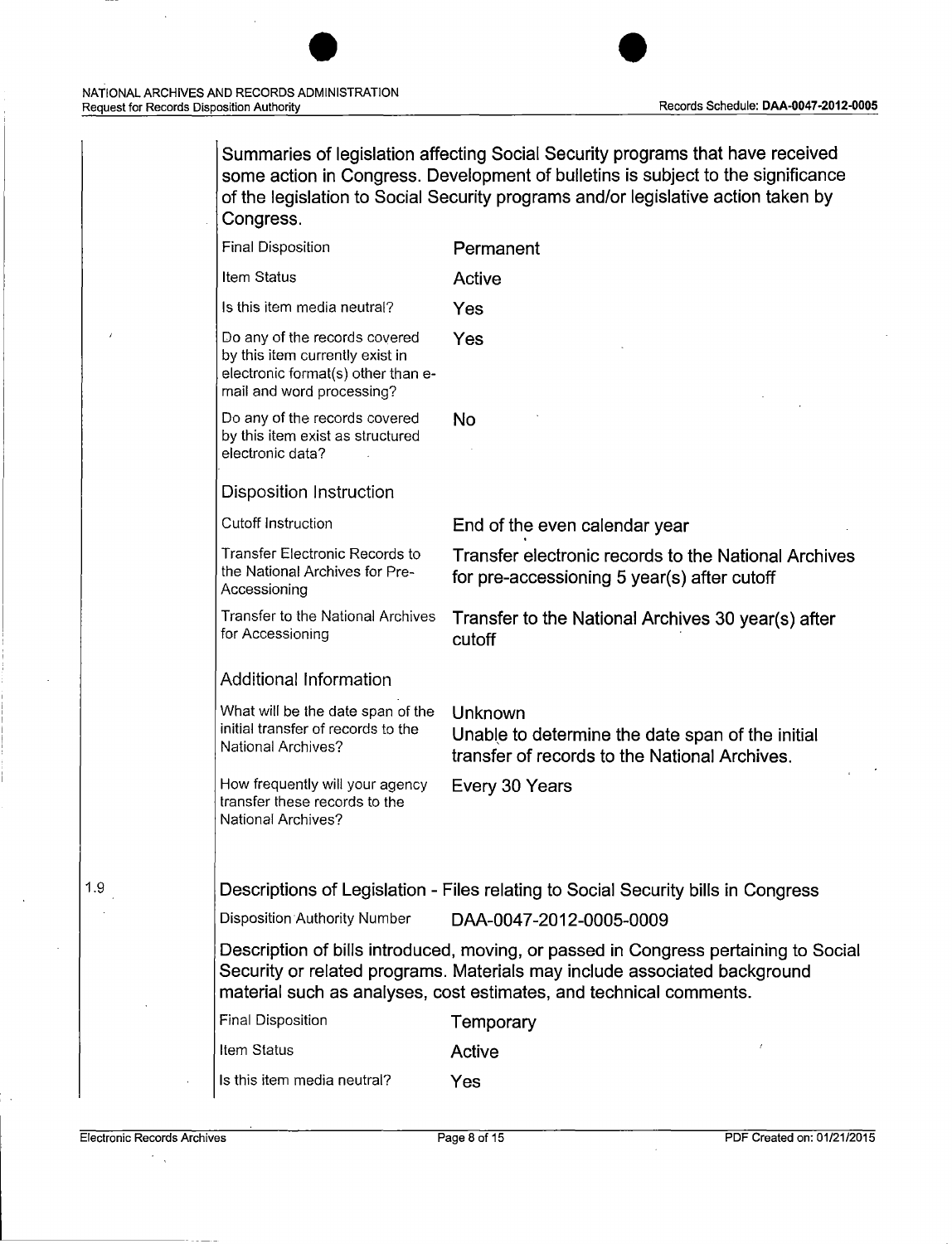---------

 $\bar{z}$ 

|      | Do any of the records covered<br>by this item currently exist in<br>electronic format(s) other than e-<br>mail and word processing? | Yes                                                                                                                                                          |
|------|-------------------------------------------------------------------------------------------------------------------------------------|--------------------------------------------------------------------------------------------------------------------------------------------------------------|
|      | Do any of the records covered<br>by this item exist as structured<br>electronic data?                                               | <b>No</b>                                                                                                                                                    |
|      | GRS or Superseded Authority<br>Citation                                                                                             | NC-047-76-009/G/2                                                                                                                                            |
|      | <b>Disposition Instruction</b>                                                                                                      |                                                                                                                                                              |
|      | Cutoff Instruction                                                                                                                  | End of the even calendar year                                                                                                                                |
|      | <b>Retention Period</b>                                                                                                             | Review files biennially and destroy material that does<br>not have continuing relevance. Retain for a maximum<br>of 30 years after cutoff.                   |
|      | Additional Information                                                                                                              |                                                                                                                                                              |
|      | GAO Approval                                                                                                                        | <b>Not Required</b>                                                                                                                                          |
| 1.10 | estimates, and technical comments.                                                                                                  | Description of Legislation - Files relating to Social Security proposals under<br>consideration by Congress but not introduced, including any analyses, cost |
|      | Disposition Authority Number                                                                                                        | DAA-0047-2012-0005-0010                                                                                                                                      |
|      | Final Disposition                                                                                                                   | Temporary                                                                                                                                                    |
|      | Item Status                                                                                                                         | Active                                                                                                                                                       |
|      | Is this item media neutral?                                                                                                         | Yes                                                                                                                                                          |
|      | Do any of the records covered<br>by this item currently exist in<br>electronic format(s) other than e-<br>mail and word processing? | Yes                                                                                                                                                          |
|      | Do any of the records covered<br>by this item exist as structured<br>electronic data?                                               | No                                                                                                                                                           |
|      | GRS or Superseded Authority<br>Citation                                                                                             | NC-047-76-009/G/2                                                                                                                                            |
|      | Disposition Instruction                                                                                                             |                                                                                                                                                              |
|      | <b>Cutoff Instruction</b>                                                                                                           | End of the calendar year 1                                                                                                                                   |
|      | <b>Retention Period</b>                                                                                                             | Review files annually and destroy material that does<br>not have continuing relevance. Retain for a maximum<br>of 30 years after cutoff.                     |
|      | <b>Additional Information</b>                                                                                                       |                                                                                                                                                              |
|      |                                                                                                                                     |                                                                                                                                                              |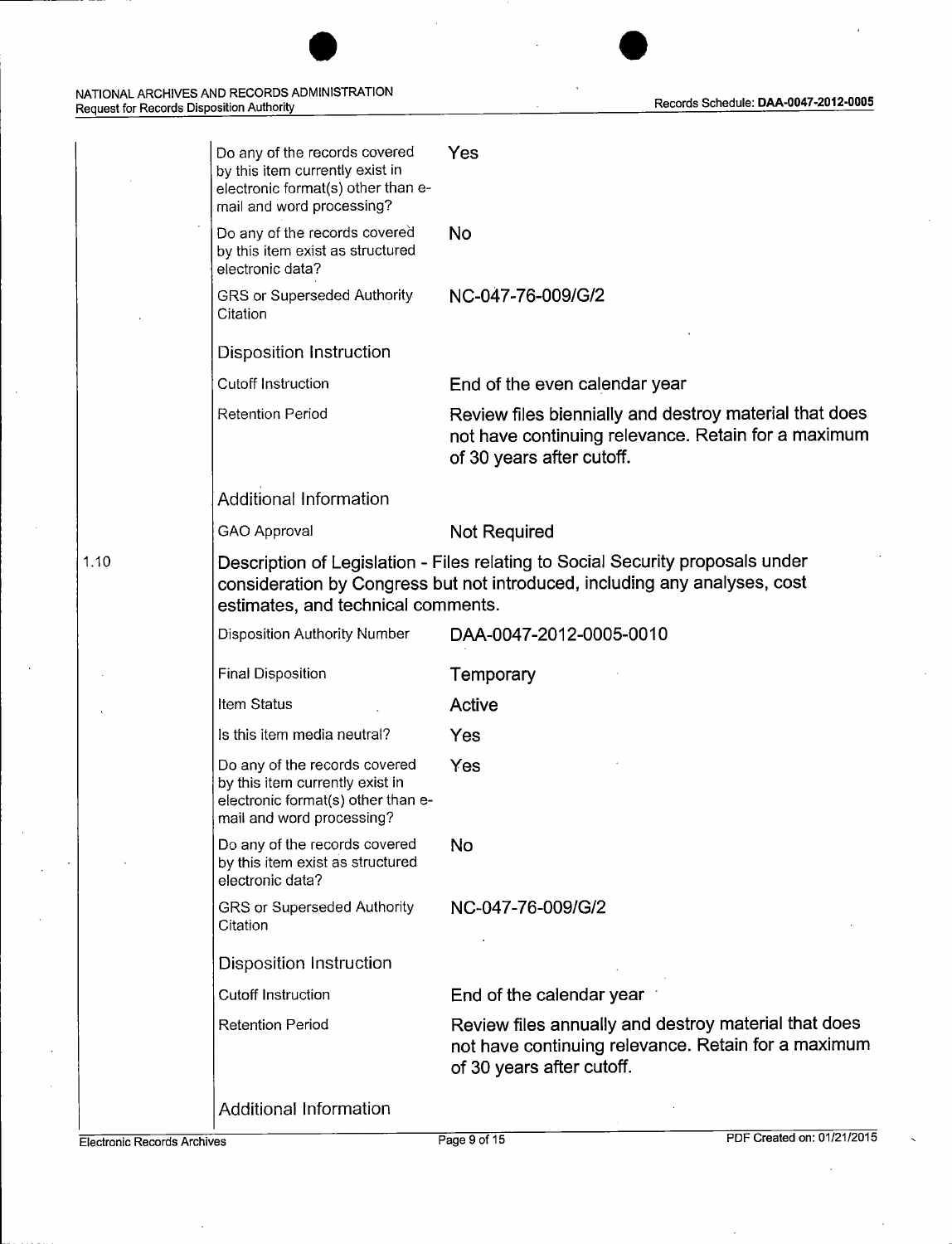l.

 $\ddot{\phantom{a}}$ 

|      | <b>GAO Approval</b>                                                                                                                 | <b>Not Required</b>                                                                                                                                                                                                                                                                                                                    |
|------|-------------------------------------------------------------------------------------------------------------------------------------|----------------------------------------------------------------------------------------------------------------------------------------------------------------------------------------------------------------------------------------------------------------------------------------------------------------------------------------|
| 1.11 | passed by Congress and enacted into law.                                                                                            | Descriptions of Legislation - Historical collections relating to Social Security bills                                                                                                                                                                                                                                                 |
|      | <b>Disposition Authority Number</b>                                                                                                 | DAA-0047-2012-0005-0011                                                                                                                                                                                                                                                                                                                |
|      | electronically or bound into hardcover books.                                                                                       | Collections that document the developments of significant legislation enacted into<br>law pertaining to Social Security or related programs. Files include associated<br>background material such as earlier versions of legislation, hearing reports,<br>Congressional statements, and legislative bulletins. Documents may be stored |
|      | Final Disposition                                                                                                                   | Permanent                                                                                                                                                                                                                                                                                                                              |
|      | Item Status                                                                                                                         | Active                                                                                                                                                                                                                                                                                                                                 |
|      | Is this item media neutral?                                                                                                         | Yes                                                                                                                                                                                                                                                                                                                                    |
|      | Do any of the records covered<br>by this item currently exist in<br>electronic format(s) other than e-<br>mail and word processing? | Yes                                                                                                                                                                                                                                                                                                                                    |
|      | Do any of the records covered<br>by this item exist as structured<br>electronic data?                                               | <b>No</b>                                                                                                                                                                                                                                                                                                                              |
|      | GRS or Superseded Authority<br>Citation                                                                                             | NC-047-76-009/G/1                                                                                                                                                                                                                                                                                                                      |
|      | Disposition Instruction                                                                                                             |                                                                                                                                                                                                                                                                                                                                        |
|      | Cutoff Instruction                                                                                                                  | End of the even calendar year                                                                                                                                                                                                                                                                                                          |
|      | <b>Transfer Electronic Records to</b><br>the National Archives for Pre-<br>Accessioning                                             | Transfer electronic records to the National Archives<br>for pre-accessioning 5 year(s) after cutoff                                                                                                                                                                                                                                    |
|      | Transfer to the National Archives<br>for Accessioning                                                                               | Transfer to the National Archives 30 year(s) after cut-<br>off                                                                                                                                                                                                                                                                         |
|      | Additional Information                                                                                                              |                                                                                                                                                                                                                                                                                                                                        |
|      | What will be the date span of the<br>initial transfer of records to the<br>National Archives?                                       | Unknown<br>Unable to determine the date span of the initial<br>transfer of records to the National Archives.                                                                                                                                                                                                                           |
|      | How frequently will your agency<br>transfer these records to the<br>National Archives?                                              | Every 30 Years                                                                                                                                                                                                                                                                                                                         |
|      |                                                                                                                                     |                                                                                                                                                                                                                                                                                                                                        |
| 1.12 | Testimony                                                                                                                           |                                                                                                                                                                                                                                                                                                                                        |
|      | <b>Disposition Authority Number</b>                                                                                                 | DAA-0047-2012-0005-0012                                                                                                                                                                                                                                                                                                                |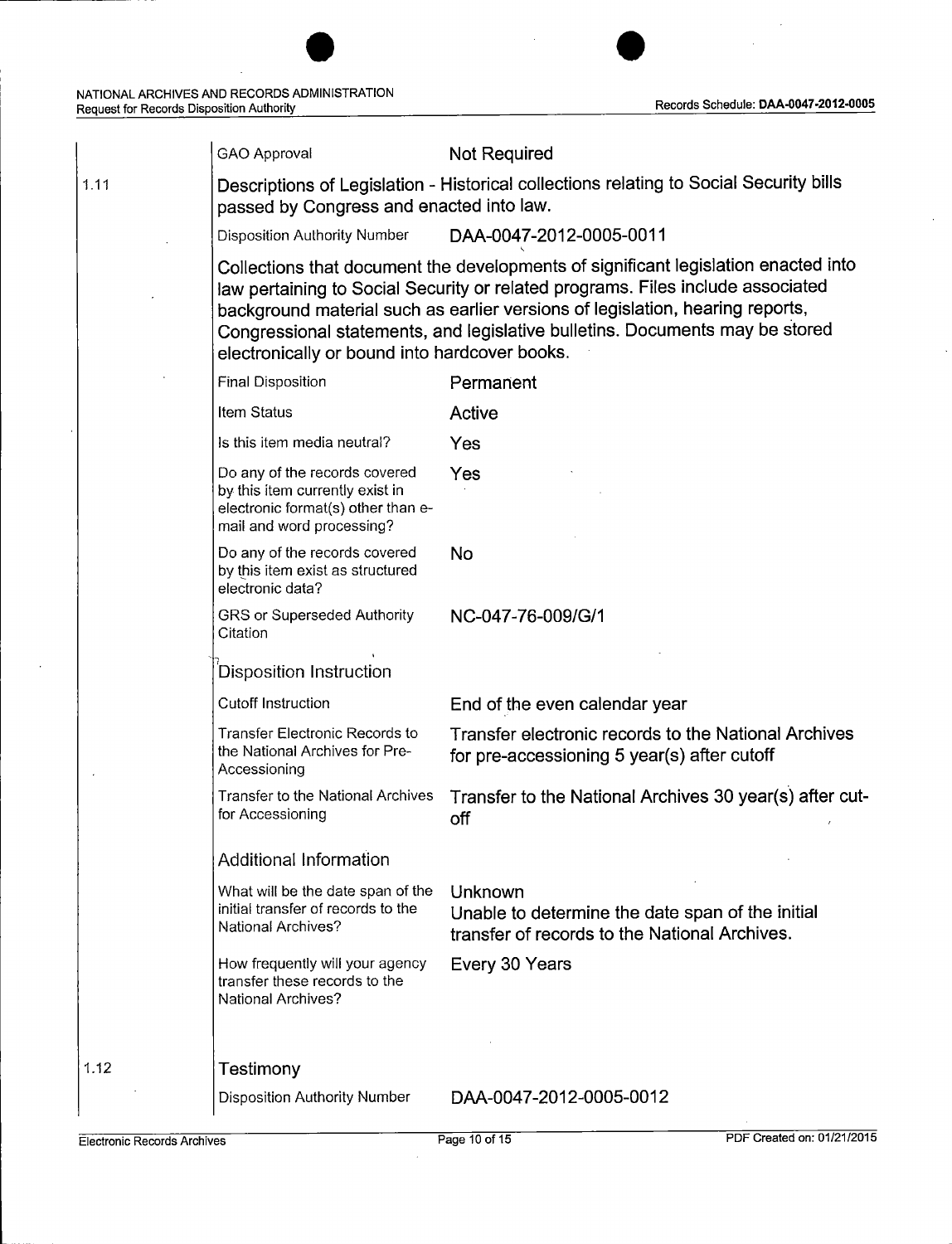Formal statements by Agency officials called to testify before Congressional hearings. Statements are submitted to the Congressional committee as part of the hearing record and address bills or issues relating to Social Security programs. Final Disposition **Permanent** Item Status **Active** Is this item media neutral? Yes Do any of the records covered  $Yes$ by this item currently exist in electronic format(s) other than email and word processing? Do any of the records covered No by this item exist as structured electronic data? Disposition Instruction Cutoff Instruction End of the calendar year Transfer Electronic Records to Transfer electronic records to the National Archives the National Archives for Prethe National Archives for Pre-<br>Accessioning Transfer to the National Archives for Accessioning Transfer to the National Archives 30 year(s) after cutoff. Additional Information What will be the date span of the Unknown

Unable to determine the date span of the initial · transfer of records to the National Archives.

How frequently will your agency Every 30 Years

Hearings Preparation Materials (including background books)

Disposition Authority Number DAA-0047-2012-0005-0013

initial transfer of records to the<br>National Archives?

transfer these records to the

National Archives?

Copies of draft testimony, oral statements, and related materials pertaining to hearings before Congressional committees in which an SSA witness testifies on bills or issues relating to Social Security programs. Materials are prepared for use by SSA officials testifying and answering questions before Congressional committees. The materials include background and statistics on the legislation or issue, an analysis of the implications on Social Security programs, and background and program-related information on Members of the relevant Congressional Committees. Final versions of the background books generally contain the version of testimony submitted to Congress for the hearing.

1.13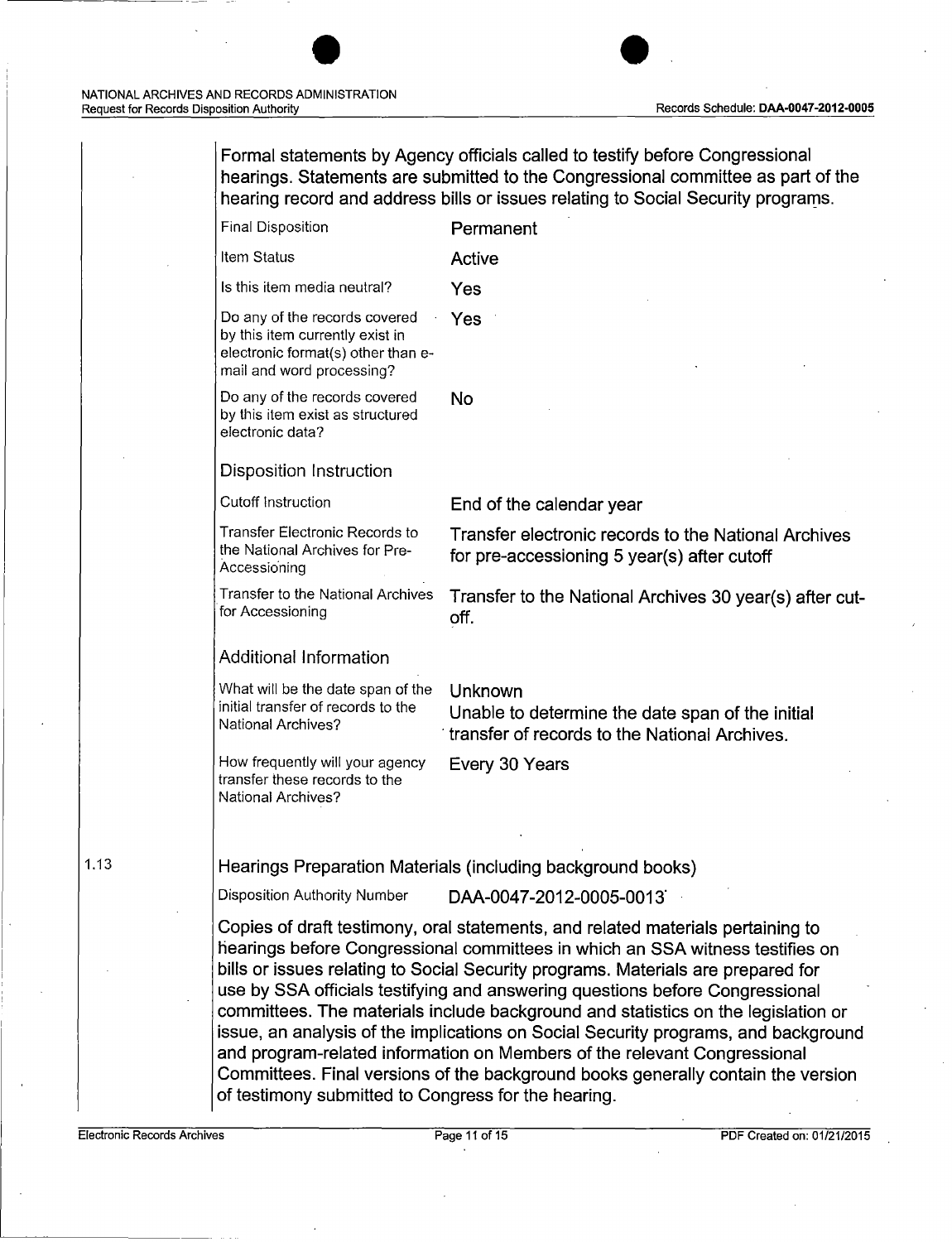| <b>Final Disposition</b>                                                                                                                                                                                      | Temporary                                                                                                                                                                                                                                                                                                                                |
|---------------------------------------------------------------------------------------------------------------------------------------------------------------------------------------------------------------|------------------------------------------------------------------------------------------------------------------------------------------------------------------------------------------------------------------------------------------------------------------------------------------------------------------------------------------|
| Item Status                                                                                                                                                                                                   | Active                                                                                                                                                                                                                                                                                                                                   |
| Is this item media neutral?                                                                                                                                                                                   | Yes                                                                                                                                                                                                                                                                                                                                      |
| Do any of the records covered<br>by this item currently exist in<br>electronic format(s) other than e-<br>mail and word processing?                                                                           | Yes                                                                                                                                                                                                                                                                                                                                      |
| Do any of the records covered<br>by this item exist as structured<br>electronic data?                                                                                                                         | No                                                                                                                                                                                                                                                                                                                                       |
| GRS or Superseded Authority<br>Citation                                                                                                                                                                       | NC-047-76-009/F<br>NC-047-76-009/K                                                                                                                                                                                                                                                                                                       |
| <b>Disposition Instruction</b>                                                                                                                                                                                |                                                                                                                                                                                                                                                                                                                                          |
| <b>Cutoff Instruction</b>                                                                                                                                                                                     | End of the calendar year                                                                                                                                                                                                                                                                                                                 |
| <b>Retention Period</b>                                                                                                                                                                                       | Review files annually and destroy material that does<br>not have continuing relevance. Retain for a maximum<br>of 30 years after cutoff.                                                                                                                                                                                                 |
| <b>Additional Information</b>                                                                                                                                                                                 |                                                                                                                                                                                                                                                                                                                                          |
| <b>GAO Approval</b>                                                                                                                                                                                           | <b>Not Required</b>                                                                                                                                                                                                                                                                                                                      |
| <b>Transcripts</b>                                                                                                                                                                                            |                                                                                                                                                                                                                                                                                                                                          |
| <b>Disposition Authority Number</b>                                                                                                                                                                           | DAA-0047-2012-0005-0014                                                                                                                                                                                                                                                                                                                  |
| request, as record-keeping versions.                                                                                                                                                                          | Record-keeping versions of transcripts and related materials pertaining to hearings<br>before Congressional committees in which an SSA witness testified on bills<br>or issues relating to Social Security programs. We would consider the hearing<br>transcript of a Congressional Committee, and transcript edits that we provide upon |
|                                                                                                                                                                                                               |                                                                                                                                                                                                                                                                                                                                          |
|                                                                                                                                                                                                               | Temporary                                                                                                                                                                                                                                                                                                                                |
|                                                                                                                                                                                                               | <b>Active</b>                                                                                                                                                                                                                                                                                                                            |
|                                                                                                                                                                                                               | Yes                                                                                                                                                                                                                                                                                                                                      |
| <b>Final Disposition</b><br>Item Status<br>Is this item media neutral?<br>Do any of the records covered<br>by this item currently exist in<br>electronic format(s) other than e-<br>mail and word processing? | Yes                                                                                                                                                                                                                                                                                                                                      |
| Do any of the records covered<br>by this item exist as structured<br>electronic data?                                                                                                                         | No                                                                                                                                                                                                                                                                                                                                       |

J.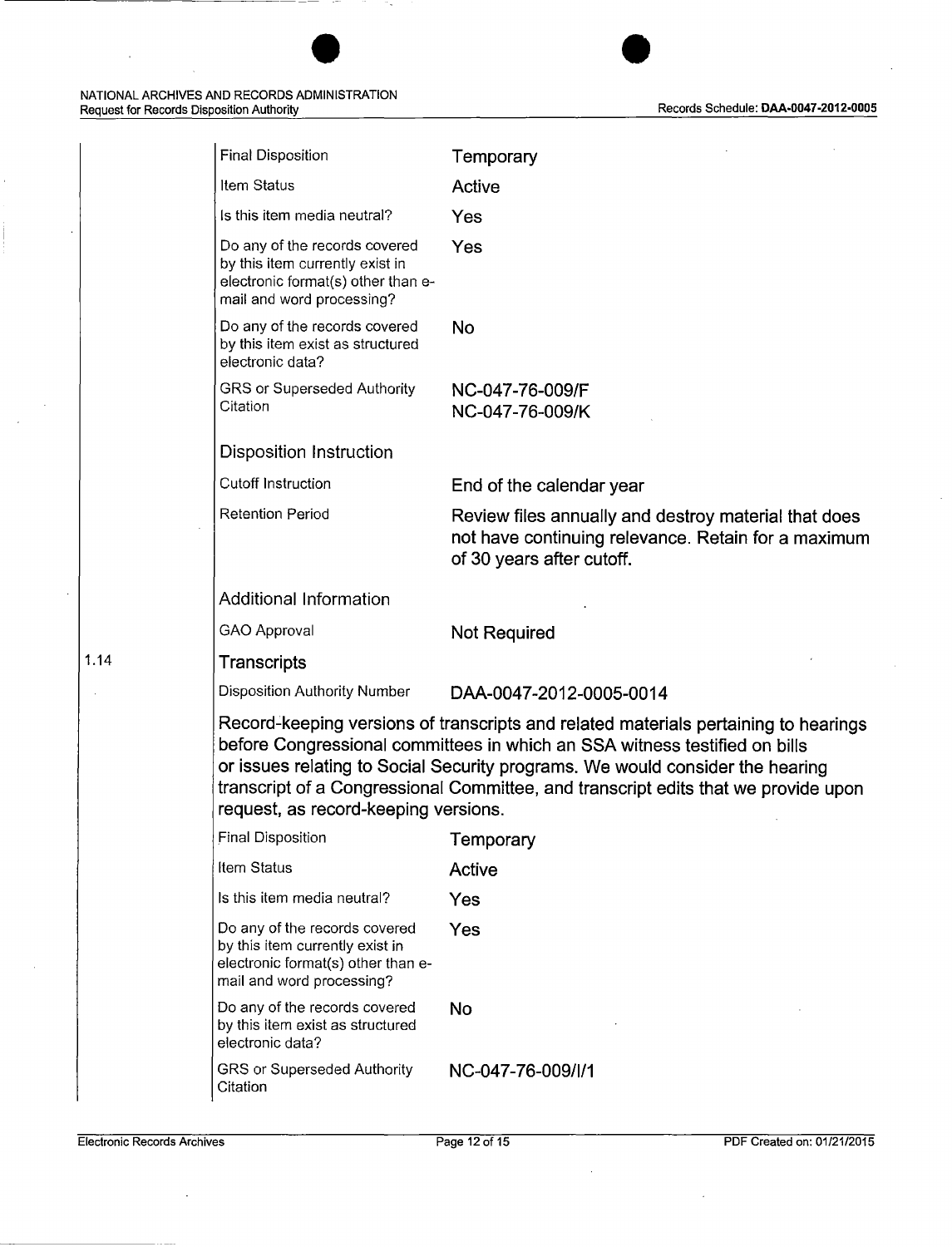# NATIONAL ARCHIVES AND RECORDS ADMINISTRATION Records Schedule: **DAA-0047-2012-0005** Request for Records Disposition Authority

| Disposition Instruction                                                                                                             |                                                                                                                                                       |
|-------------------------------------------------------------------------------------------------------------------------------------|-------------------------------------------------------------------------------------------------------------------------------------------------------|
| <b>Cutoff Instruction</b>                                                                                                           | End of the calendar year                                                                                                                              |
| <b>Retention Period</b>                                                                                                             | Review files annually and destroy material that does<br>not have continuing relevance. Retain for a maximum<br>of 30 years after cutoff.              |
| <b>Additional Information</b>                                                                                                       |                                                                                                                                                       |
| GAO Approval                                                                                                                        | Not Required                                                                                                                                          |
| <b>Questions for the Record</b>                                                                                                     |                                                                                                                                                       |
| Disposition Authority Number                                                                                                        | DAA-0047-2012-0005-0015                                                                                                                               |
|                                                                                                                                     | Formal questions submitted after a hearing to the Agency witness for response to<br>be included in the Committee's record of the hearing proceedings. |
| <b>Final Disposition</b>                                                                                                            | Permanent                                                                                                                                             |
| Item Status                                                                                                                         | Active                                                                                                                                                |
| Is this item media neutral?                                                                                                         | Yes                                                                                                                                                   |
| Do any of the records covered<br>by this item currently exist in<br>electronic format(s) other than e-<br>mail and word processing? | Yes                                                                                                                                                   |
| Do any of the records covered<br>by this item exist as structured<br>electronic data?                                               | <b>No</b>                                                                                                                                             |
| <b>Disposition Instruction</b>                                                                                                      |                                                                                                                                                       |
| <b>Cutoff Instruction</b>                                                                                                           | End of the calendar year                                                                                                                              |
| Transfer Electronic Records to<br>the National Archives for Pre-<br>Accessioning                                                    | Transfer electronic records to the National Archives<br>for pre-accessioning 5 year(s) after cutoff                                                   |
| Transfer to the National Archives<br>for Accessioning                                                                               | Transfer to the National Archives 30 year(s) after cut-<br>off                                                                                        |
| <b>Additional Information</b>                                                                                                       |                                                                                                                                                       |
| What will be the date span of the<br>initial transfer of records to the<br>National Archives?                                       | Unknown<br>Unable to determine the date span of the initial<br>transfer of records to the National Archives.                                          |
| How frequently will your agency<br>transfer these records to the<br><b>National Archives?</b>                                       | Every 30 Years                                                                                                                                        |
|                                                                                                                                     |                                                                                                                                                       |

 $\overline{1}$ 

 $\bar{z}$ 

1.15

 $\hat{\mathcal{E}}$